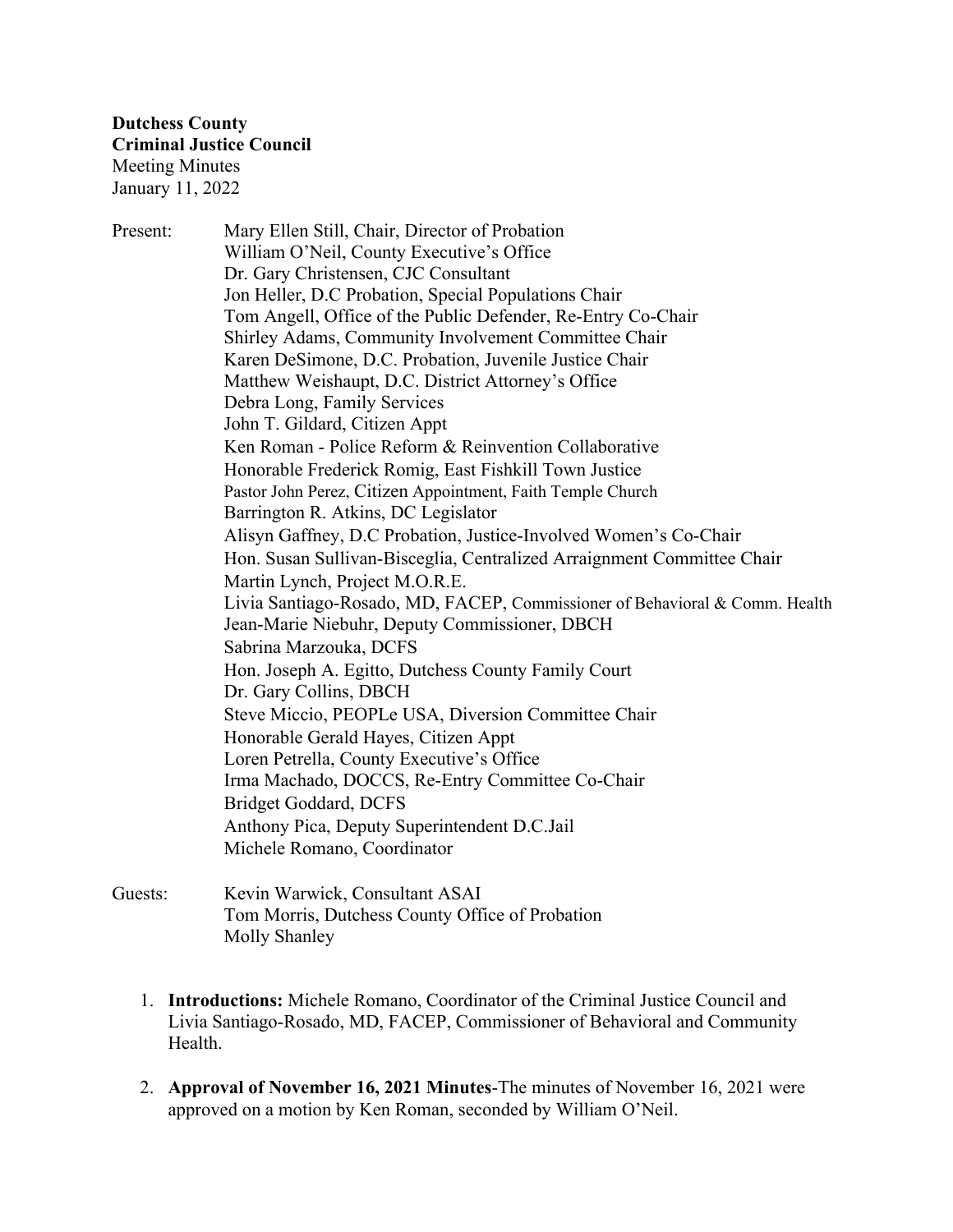3. **Jail/ATI/Safe Act Report** -**Therese Lee, Mary Ellen Still, Jean-Marie Niebuhr**  The reports were sent out electronically. Jon Heller indicated that the TOTAL ADMISSIONS OF PERSONS UNDER 21 report was not included, but admissions for the month of November were zero. There were no questions.

# 4. **Planning and Research Update—Dr. Gary Christensen**

Gary presented an analysis of the jail population for 2021. The jail population has been reviewed weekly since January 2020. The overall jail population has trended upward to what was projected— 210. Admissions for 2021 increased slightly since 2020. Gary showed admissions by jurisdiction. The average length of stay overall increased. This increase is mostly a result of bail reform as the non-qualifying offenses typically represented a shorter stay in jail. Additionally, the ALOS increase was driven by the sentenced violent felony population, with an average of 344.7 days. The sentenced versus unsentenced population remained relatively stable. Gary presented data on types of jail releases comparing each year. Of note is that the average length of stay overall is up. Gary then presented data on recidivism. The data indicated that the Proxy assessment screener was less predictive for 2020. It was noted that the sample sizes were small, but it will still warrant further investigation as this is the first time this has been observed. It was suggested that this could be a by-product of bail reform. There was further discussion on this topic. Deputy Superintendent Anthony Pica reported that the jail is in lockdown and all programming is on hold. There are many corrections officers out with Covid-19 and many inmates have symptoms or tested positive. They are unable to transport to court and they have made accommodations for virtual court. Over the next few weeks, the restrictive situation will most likely continue at the jail. The jail administration will provide updates periodically. RESTART staff met with jail administration to formulate a plan to keep the RESTART participants engaged using some form of remote communication. Tablets are available for the inmate's use. Gary indicated that other jurisdictions around the country are experiencing the same issues.

## 5. **Committee Reports:**

## **Quality Assurance—Gary Christensen, Tom Angell, Bill Grady**

Gary presented the year-end review. Gary thanked Mary Ellen, Jon, and Kathy McQuade for helping with the weekly evaluation. The RESTART recidivism study will take into account the impact of Covid-19. They will continue participating with the RESTART QA workgroup. Following this meeting, the RESTART QA workgroup will meet. They completed an evaluation of Dutchess County jail admissions for Violent Felony Crimes and there was an increase later in the year for Misdemeanors and Non-Violent Felonies. A study was conducted of MAT at the Duchess County Jail and a recidivism evaluation for MAT participants. QA provided data to inform the statewide study conducted by City University of New York evaluating the effects of Bail Reform. Evaluation of trends in Court Referrals for Forensic Assessments from 2018 through June 2021 revealed there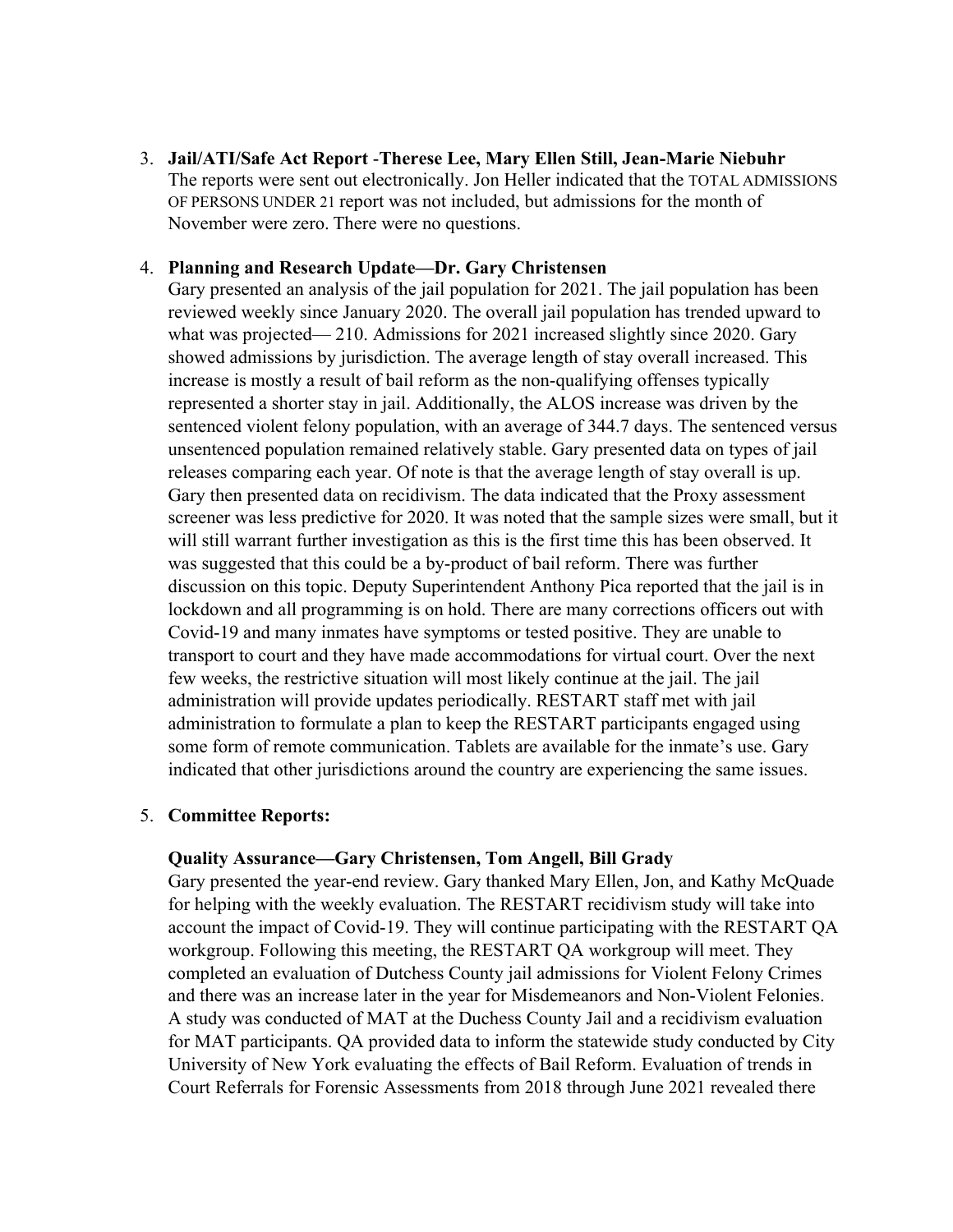was a decrease because of Covid-19. As requested by the CJC, an analysis of DCJ incarceration rates by race, gender, and ethnicity was publicized on the website. Continued to evaluate the impact of evidence-based programs, while also considering and documenting the many pandemic related changes and challenges. Our goals for 2022 include: 1) continued commitment to case processing designed to maximize system efficiency and evaluate the overall impact on long term public safety 2) monitoring the predictive value of the Proxy 3) assisting in the ongoing development of initiatives to mitigate the impact of Bail Reform for higher risk defendants who remain in the community and 4) improving ongoing data collection to facilitate periodic evaluation of RESTART and other assignments.

## **RTA Update—Hon. Joseph Egitto**

Judge Egitto reported that there were no issues concerning Youth Part arraignments and informed the CJC of changes effective December 21, 2021 to the Juvenile Justice Delinquency Prevention Act (JJDPA) amended by the Juvenile Justice Reform Act (JJRA). He further explained the changes to the federal law that governs rules for youth placed in adult facilities. He expressed that these changes would impact the New York State Office of Children and Family Services and their ability to approve alternate jail placements for youth. He also expressed his concerns about the critical bed shortage for juveniles statewide. There was lengthy discussion regarding bed shortage/unavailability.

## **Centralized Arraignment—Hon. Susan Sullivan-Bisceglia**

Judge Sullivan-Bisceglia reported that the Magistrates' Association of Dutchess County approved moving forward with centralized arraignment. The next step is to find a suitable location. A logical location is the DC Jail. A walk through was being planned but is presently on hold due to the lock down at the jail. Office of Court Administration will need to approve the site.

#### **Diversion—Steve Miccio**

Steve reported that the Stabilization Center has been extremely busy. Covid -19 caused staffing shortages, but they have continued operating and providing services. The next CIT session is scheduled for March.

#### **Police Reform & Reinvention—Ken Roman**

Ken reported that following a presentation to the legislature, the Police Reform plan will be presented to the CJC. The committee has continued to assist local law enforcement with their plans for police reform. The committee worked on increasing diversity in hiring and recruitment. Law enforcement training on hate crimes, procedural justice, and implicit bias took place. There was a virtual community forum on hate crimes run by the Commission on Human Rights. The feedback from the community was excellent. During 2021, members of the Criminal Justice Council attended various community events on police reform. Another project of the committee is body-worn cameras. A survey will be distributed to all local law enforcement agencies to ascertain their needs and concerns so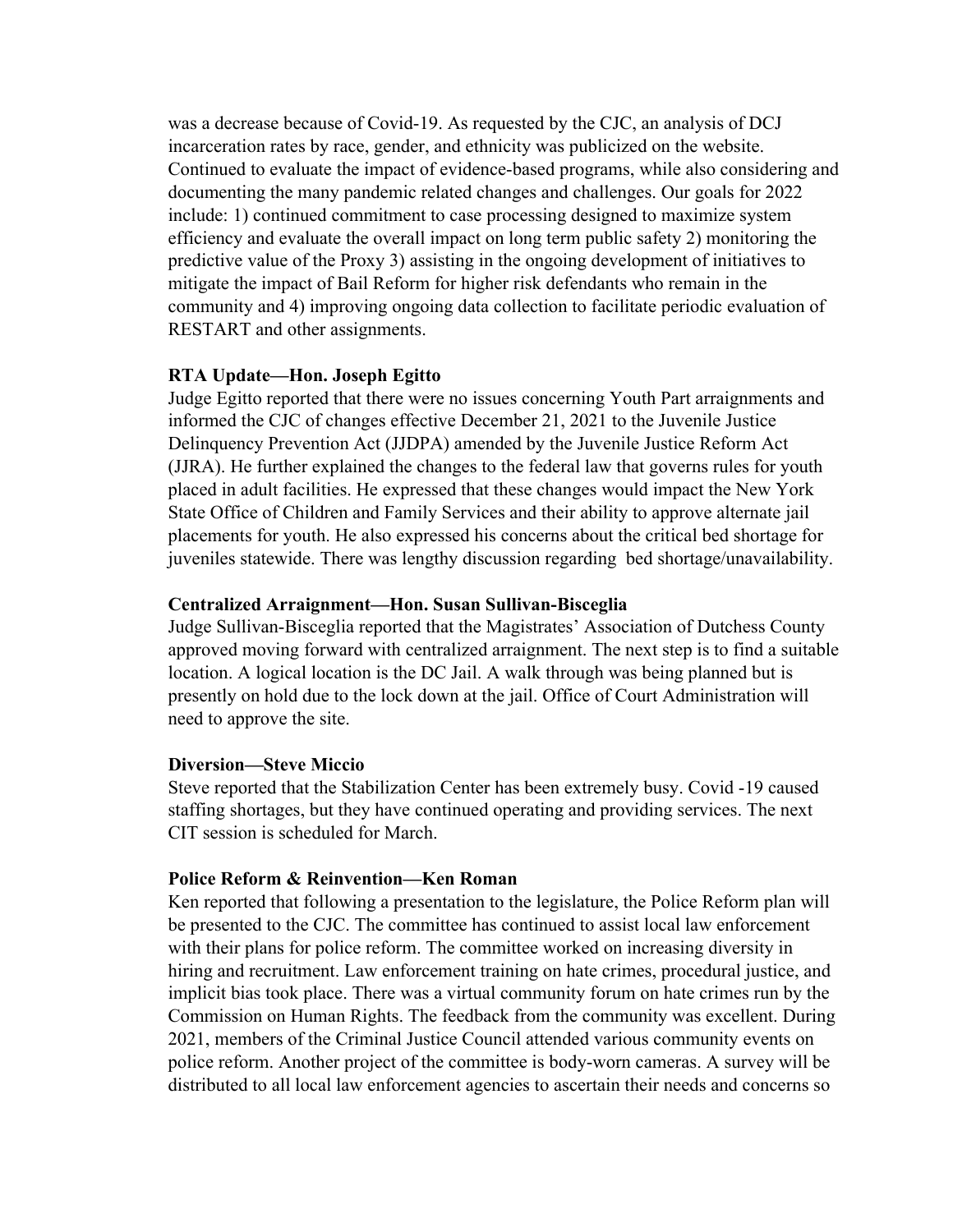that the committee can make a recommendation to the County Executive's Office on how to proceed.

## **Victims—Mary Ellen for Kelly Bunt**

Mary Ellen reported for Kelly who was unable to attend the meeting. The Victims Committee worked on a victim's survey to assess the impact of Covid-19 on the provision of services to victims/survivors. They partnered with Dr. Daria Hanssen from Marist College's Department of Social Work to develop and disseminate the survey. They had two surveys, one for service providers and one for recipients. The first one was distributed to victims, the second to providers. One of the principal findings was the need to enhance the availability of technology for victims. They are working with DCFS for potential funding to provide mobile hotspot that could be purchased by providers for their clients.

## **Juvenile Justice—Karen DeSimone**

Karen reported that the Juvenile Justice Committee met virtually. Karen said that there is a kind of "perfect storm" in the juvenile justice arena. There is a "bed crisis" for youth in New York State. Additionally, there has been an uptick in gun violence across the state. City of Poughkeepsie youth have been involved in most of the shootings in the city. The committee has had ongoing discussions regarding the impact of marijuana legalization on their at-risk population. They worked on a project for gender-based services for juveniles. Karen has been working closely with SNUG and gave examples of some of the situations encountered. The stakeholders are supportive and communicating with each other. 2022 will likely continue to be dominated by these discussions. On the more positive side, Probation has been the fortunate recipient of a grant to have Dr. Keith Cruise assist in the implementation of a trauma screening tool to better understand and respond to the trauma youth may have been exposed to. This will have tremendous impact on the system. Karen also indicated that her committee would seek out presentations on gang violence with a focus on evidence-based programming. They are continuing to monitor the impact of Covid-19 on their youth population.

## **Re-Entry—Tom Angell and Irma Machado**

Tom reported that the committee meets every other month. Exodus Transitional Community provides direct group work, case management services, counseling, anger management as well as the MRT program. The residential housing program is operated by Community Housing Initiatives. The committee is reviewing the impact of the Parole "Less is More" initiative. On 1/26/2022, Kevin Warwick will give a presentation to Exodus administration on the MRT and other cognitive interventions. On 2/17/22, the committee will have a presentation on Joseph House.

## **CIC—Shirley Adams**

Shirley reported that technology has helped connect her committee with the community. They have had several Virtual Public Forums that her committee has sponsored. The next virtual public forum will be on February  $17<sup>th</sup>$  and the topic will be "Law Enforcement: A